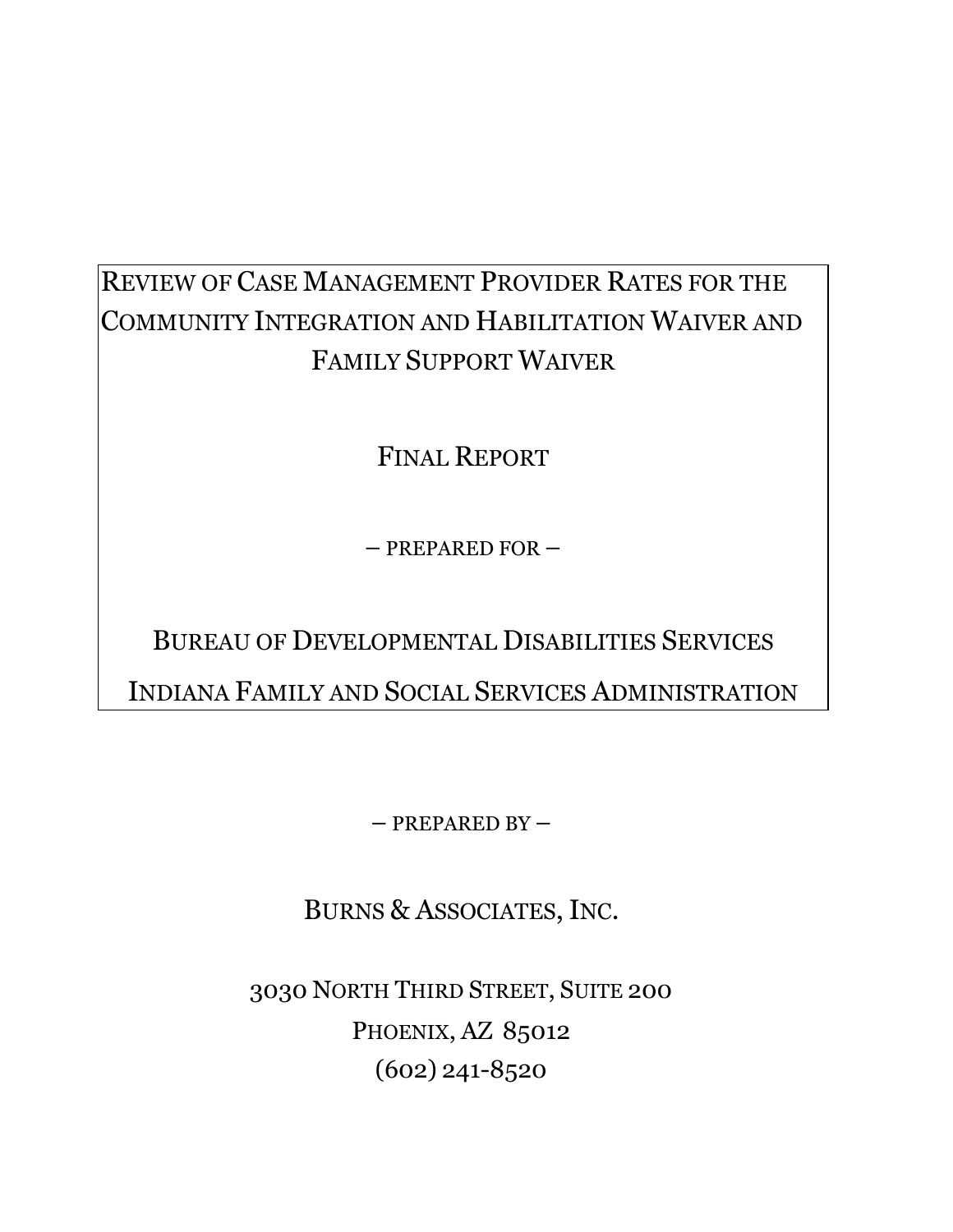# WWW.BURNSHEALTHPOLICY.COM

# DECEMBER 27, 2018

# **EXECUTIVE SUMMARY**

House Enrolled Act No. 1317 of the Second Regular Session of the 120th General Assembly (Public Law 209) required that the Indiana Family and Social Services Administration (FSSA) undertake a study of payment rates for case management services provided through the Community Integration and Habilitation Waiver and the Family Supports Waiver overseen by the Bureau of Developmental Disabilities Services (BDDS). As permitted by the legislation, FSSA chose to contract with a consultant to assist with the rate study, selecting the national consulting firm Burns & Associates, Inc.  $(B&A)$ .

In order to review the appropriateness of the existing payment rates and to make recommendations for potential changes, B&A designed a rate study comprised of the following tasks:

- A detailed review of service requirements, billing rules, and BDDS' policy objectives
- Multiple meetings with the case management companies to discuss the project approach, their perspective on the needs of the system, and key findings and recommendations
- Development and administration of a provider survey that was completed by all case management companies in operation for at least one year
- Identification and research of other available data to inform the development of a rate model, including cross-industry wage and benefit standards
- Construction of a proposed rate model that includes specific assumptions related to the costs associated with providing case management services, including case managers' wages and benefits, their caseloads, travel, and agency overhead
- Facilitation of a comment process wherein case management companies were given several weeks to consider the proposed rate model and submit written feedback
- Finalization of the rate model and estimation of the fiscal impact of implementing the recommended rates

Based upon this work, the rate study produced a monthly payment rate for case management of \$154.90, an 18 percent increase compared to the current rate of \$131.25. The recommended payment for the annual completion of a person-centered individualized support plan is \$162.90, nine percent greater than the current \$150.00 rate.

The overall rate increase is driven by a number of factors: an assumption of somewhat higher wages for case managers intended to positively impact recruitment, retention, and quality; a modest reduction in caseload size in order to allow case managers to spend more time on each case; and an increase in support and administrative funding in order to permit necessary investment in infrastructure.

Fully implementing the recommended rates would increase annual spending by \$9.2 million in total funds; the non-federal share of the cost would be approximately \$3.2 million.

This report is being submitted for the budget committee's consideration as required by the legislation.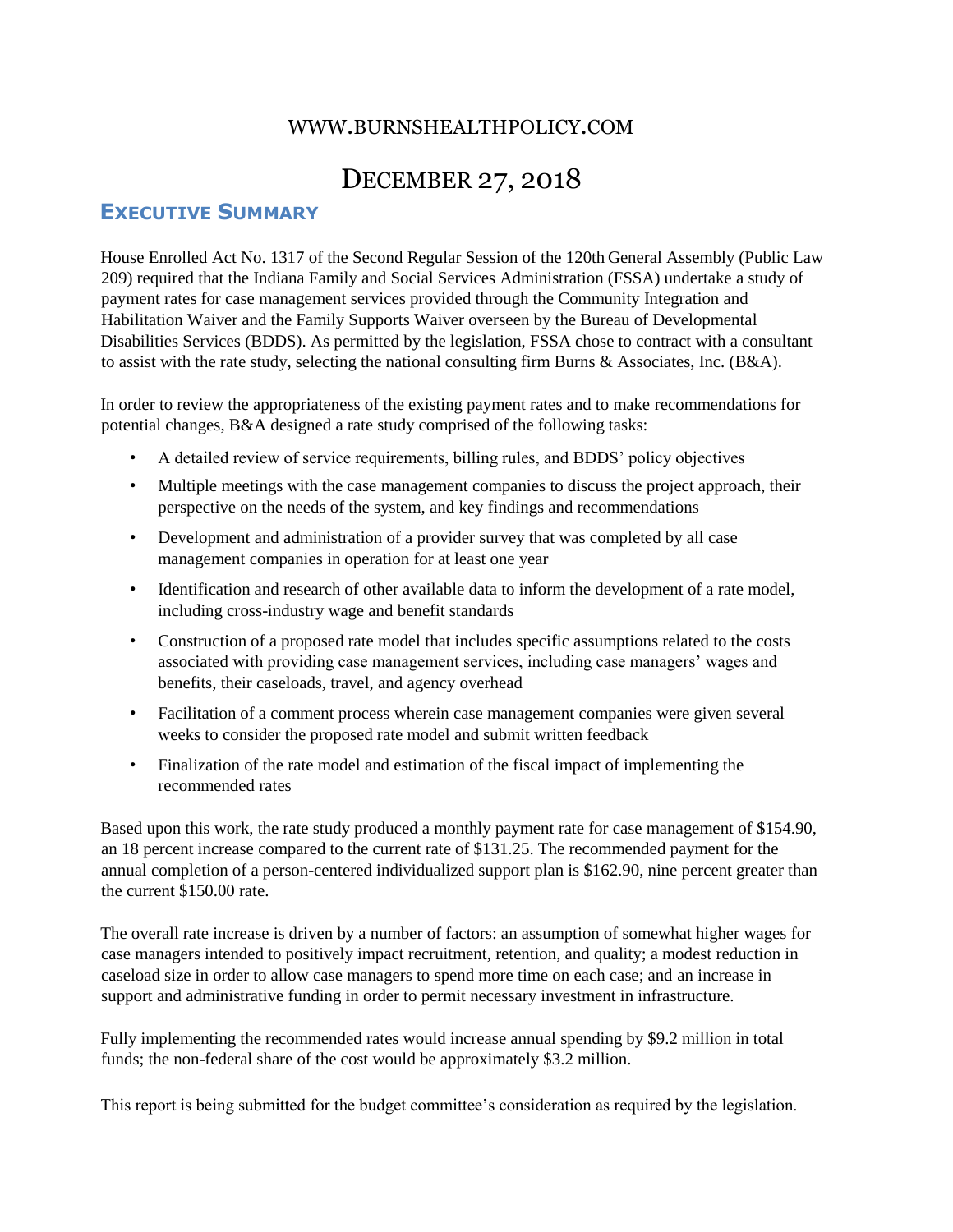# **BACKGROUND**

Indiana provides a variety of home and community-based services (HCBS) to individuals with intellectual and developmental disabilities (I/DD) through two Section 1915(c) waivers: a comprehensive waiver that includes residential services (the Community Integration and Habilitation Waiver) and a supports waiver (the Family Supports Waiver).

Case management services are provided by eight case management companies that are paid a monthly rate – currently \$131.25 – for each individual they serve. In addition, earlier this year BDDS instituted a \$150.00 payment for the completion of the annual person-centered individualized service plan, bringing the effective monthly rate to \$143.75.

House Enrolled Act No. 1317 of the Second Regular Session of the 120<sup>th</sup> General Assembly (Public Law 209) required that FSSA undertake a study of these rates. The legislation places a particular emphasis on accounting for the various activities that case managers perform and lists several categories of costs that must be considered, including training for case managers, on-call requirements, employing or contracting with a registered nurse, accreditation, quality assurance, and supervision and support. The study must also consider the rates paid for similar services both within Indiana and in other states.

The legislation permitted FSSA to contract with a consultant to assist with the rate study and FSSA chose to hire Burns & Associates, Inc. (B&A), a national health policy consulting firm. B&A has conducted or is in the process of conducting comprehensive rate studies for HCBS in I/DD waiver programs in ten states, employing an 'independent' rate model approach. Rather than depending on any single source of data (such as provider cost statements), B&A considers data from a variety of sources in order to construct a market-based rate.

BDDS and B&A worked closely with case management companies throughout the rate study. This report has been prepared to summarize the tasks completed for the study and the resultant recommendations.

# **PROCESS**

B&A employed its standard approach to studying rates for home and community-based services. This approach incorporates the following tasks:

- A detailed review of service requirements, billing rules, and BDDS' policy objectives
- Multiple meetings with BDDS staff and the case management companies
- Development and administration of a provider survey
- Identification and research of other available data to inform the development of the rate models
- Construction of a proposed rate model that included specific assumptions related to the costs associated with providing case management services
- Facilitation of a comment process
- Finalization of the rate model and estimation of the cost of implementing the recommended rates
- Benchmarking the recommended rate against rates for similar services to ensure reasonableness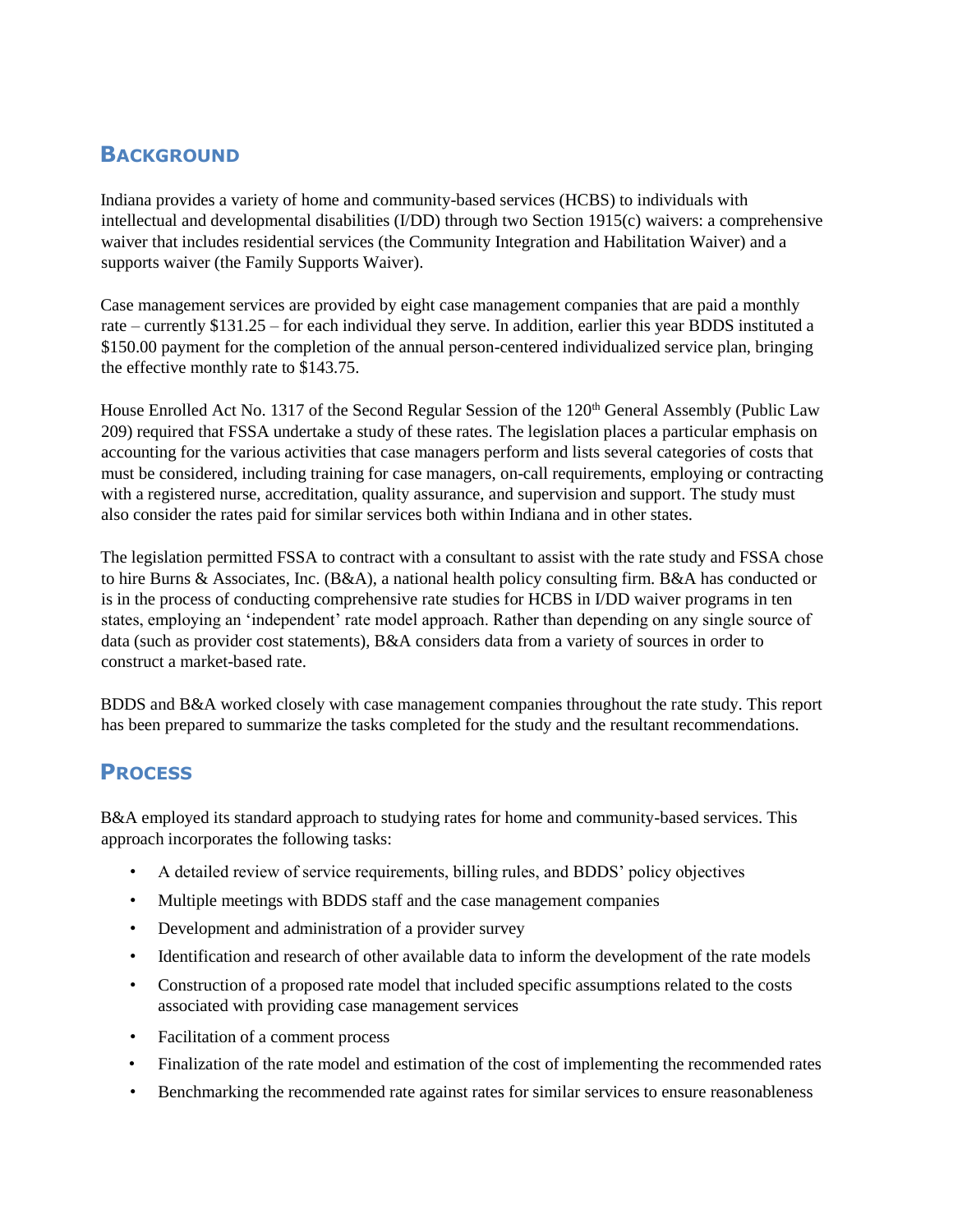The remainder of this section summarizes the work and findings associated with each of these tasks.

#### **Review of Service Requirements**

Home and community-based services differ from most Medicaid-funded services in that they generally lack the degree of standardization that is typical for, for example, hospital treatments. States have wide latitude to define HCBS requirements, including case management. As a result, states vary widely in the maximum caseloads they will permit, the required number and frequency of overall and face-to-face contacts, case manager qualifications, and other factors influencing the cost of service delivery. For this reason, an HCBS rate study first requires an in-depth review of a state's requirements and expectations.

In order to develop this understanding, B&A reviewed the State's CIH and FSW waiver applications and policy manuals as well as the legislative requirements for the rate study. From this review, B&A compiled a detailed discussion outline to guide a meeting with BDDS staff covering existing requirements and any issues that required clarification. More generally, B&A sought BDDS' insights into the current state of case management. A similar meeting was held with the case management companies to gain their perspectives on what is working effectively in regards to case management and what could be improved.

These discussions were also used to discuss potential changes to the approach to paying for case management services. Options that were discussed included:

- Billing for 15-minute services increments rather than monthly units
- Eliminating the annual payment for person-centered individualized support plan development and incorporating these costs in the monthly case rate
- Establishing 'tiered' rates and/or an 'exceptions' process to pay higher amounts for supporting individuals with more significant needs
- Creating geography-based rates to pay higher or lower amounts based on the region of the State in which the individual lives.

Each of these options was ultimately rejected as they represented significant systemic changes to the case management structure, which was beyond the scope of the rate study. Thus, the rate study largely aimed to update the existing rates – maintaining the status quo from a billing perspective – recognizing that service expectations continue to evolve and that payments should reflect these changes.

#### **Provider survey**

Consistent with the requirements of the legislation requiring the rate study, B&A developed an Excel based provider survey to collect information about the responsibilities of case managers and case management companies as well as the costs associated with service delivery. In particular, the survey included the following sections:

- Wage and salary levels, turnover rates, and training requirements for case managers
- Information regarding the benefits offered to case managers, including eligibility guidelines, participation rates, and costs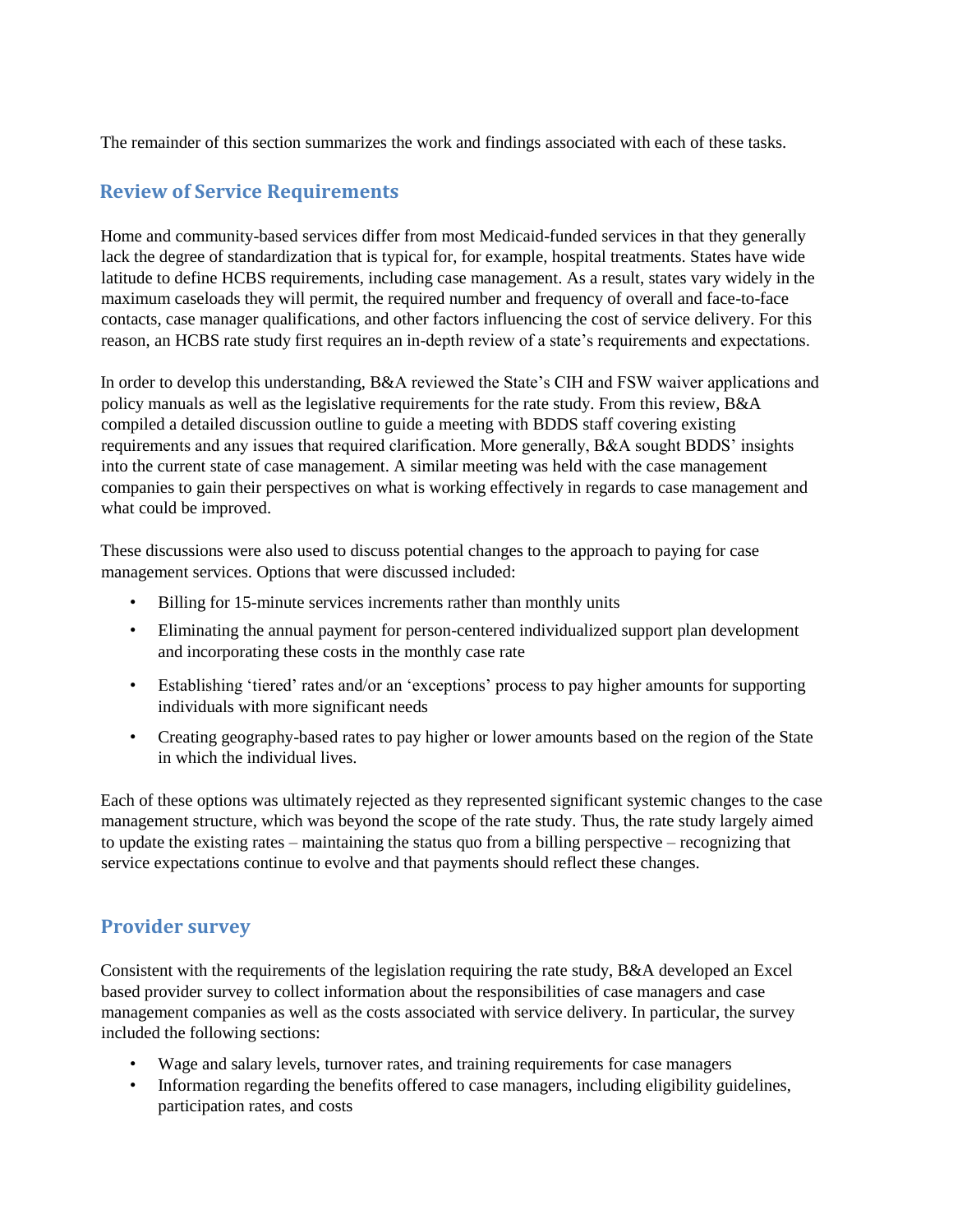- Case managers' caseloads, the number of contacts they have with the individuals they serve, and the amount of time they spend on various activities
- Wage and benefit costs for staff providing administrative and program support functions
- Administrative and program support costs other than staffing

A draft of the survey was shared with the case management companies and revisions were made based on their feedback. The survey was emailed to the case management companies on August 31. BDDS made participation in the survey mandatory for all companies in operation for at least year. Providers were given one month to complete the survey although surveys were submitted and accepted after the deadline. Ultimately, each case management company submitted a survey as required, although not all companies completed all sections of the survey.

B&A provided technical assistance throughout the survey period. The survey was accompanied by written instructions and B&A recorded a webinar to walk-through the survey line-by-line. B&A provided contact information for a staff person to whom any questions could be directed. Finally, as surveys were submitted, B&A conducted a desk review and followed-up with providers to seek any necessary clarification.

B&A aggregated the individual surveys and analyzed the results. In general, B&A reported average values with and without outliers (defined as more than two standard deviations from the mean) and median values. These results were presented to the case management companies to identify any potential errors in the reporting. In general, the companies believed that the results accurately reflected current service delivery and costs.

# **Other Data Sources**

Recognizing that the cost data collected through the provider survey is, to a significant degree, a function of current rates, B&A identified other sources of data to inform the development of market-based rates. 'Independent' data sources considered or incorporated in the rate model include:

- Wage data from the Bureau of Labor Statistics '(BLS) Occupational Employment Statistics program, used to set the wage assumption for case managers
- Ten-year average wage growth from the Bureau of Economic Analysis to inflate BLS wage data
- Health insurance cost data from the BLS' National Compensation Survey and the U.S. Department of Health and Human Services' Medical Expenditure Panel Survey, used to inform the cost of health insurance built into the assumed benefits package for case managers
- The Internal Revenue Service's standard mileage rate to set the cost associated with case manager travel
- Various reports about typical cellular phone plan prices to account for the cost for case managers to have a mobile device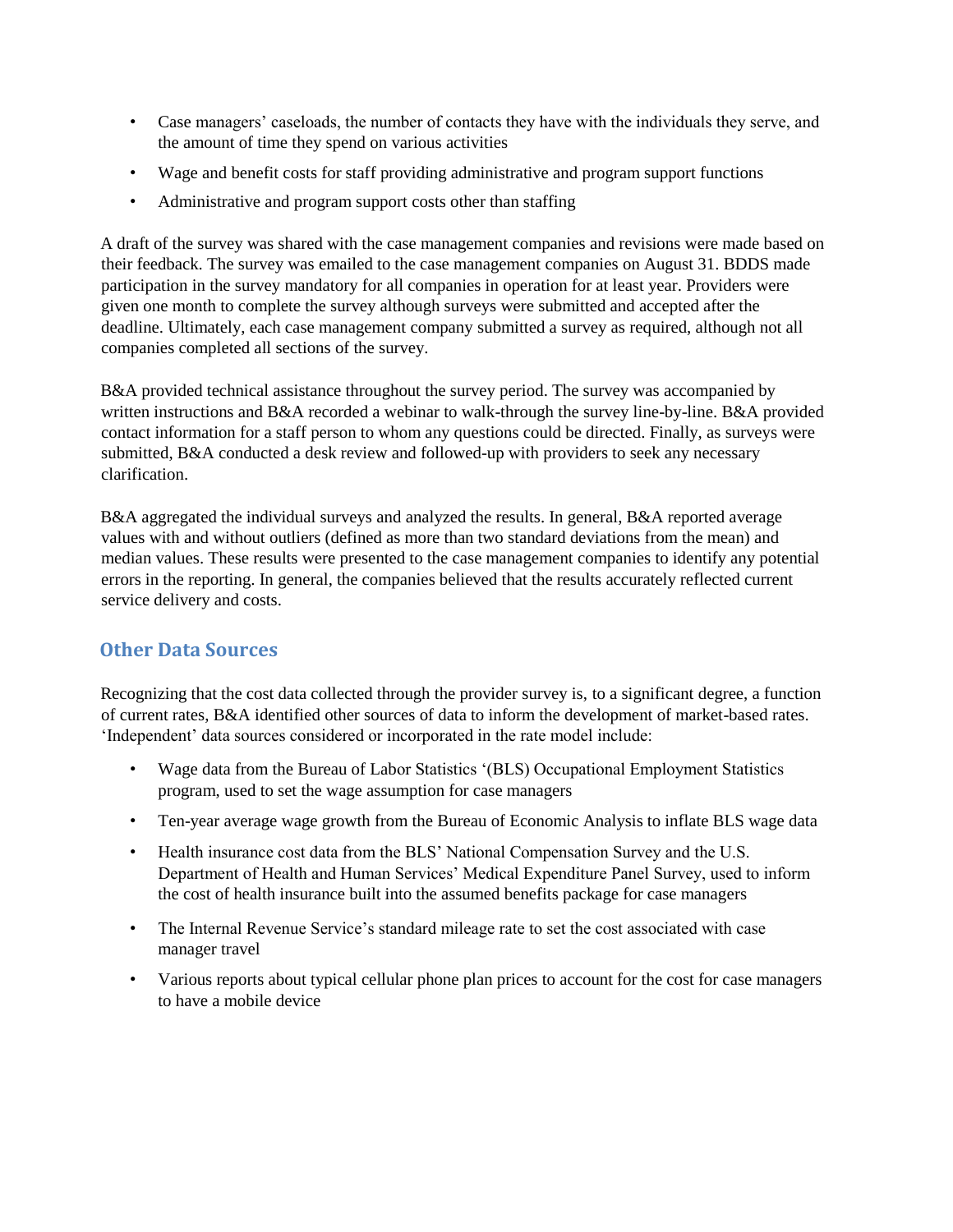#### **Rate Model Development**

Using data collected both from the provider survey and from various independent, market-based sources, B&A developed draft rate models for monthly case management and the annual development of a person centered individualized support plan. The rate models detail the specific assumptions made and data sources used in order to develop the total rate. Specifically, the rate model includes assumptions regarding:

- The average caseload carried by a case manager and the number of hours required to complete the annual person-centered individualized support plan
- The wage earned by the case manager
- The benefits package provided to the case manager, with specific assumptions detailing the cost of Social Security and Medicare payroll taxes, federal and state unemployment insurance, workers' compensation, health insurance, and other benefits
- The number of miles driven by a case manager
- The cost of furnishing case managers with a laptop and cellular telephone
- Program support and administrative expenses

The assumptions are necessary to construct a total rate, but are not intended to prescribe case management companies' business practices. For example, the rate model assumes that a case manager earns \$21.85 per hour (not including potential payments for the completion of annual plans), but there is no requirement than a case management company pay this specific wage to an individual case manager. Rather, this assumption – and all other assumptions – are intended to transparently reflect the 'typical' assumed cost of providing the service. Stakeholders may disagree with a given assumption, but this approach ensures a common understanding of 'how' the rate was developed and allows adjustments to be made over time. For example, if BDDS wishes to mandate lower caseloads, it could adjust this specific assumption to increase the rate without the need for another comprehensive rate study.

The proposed rate model was presented to the case management companies on November 16. B&A explained the assumptions included in the proposed rate model and answered technical questions. This meeting represented the commencement of the comment process.

#### **Comment Process**

After the presentation of the proposed rate model, case management companies were given three weeks – until December 7 – to submit written comments to B&A. Six organizations submitted comments. Comments centered around four issues:

- 1. The proposed limit on caseload size
- 2. The assumed wage for case managers
- 3. The amount of funding assumed for administrative and program support costs
- 4. The need for ongoing inflationary adjustments to ensure the continued adequacy of the rates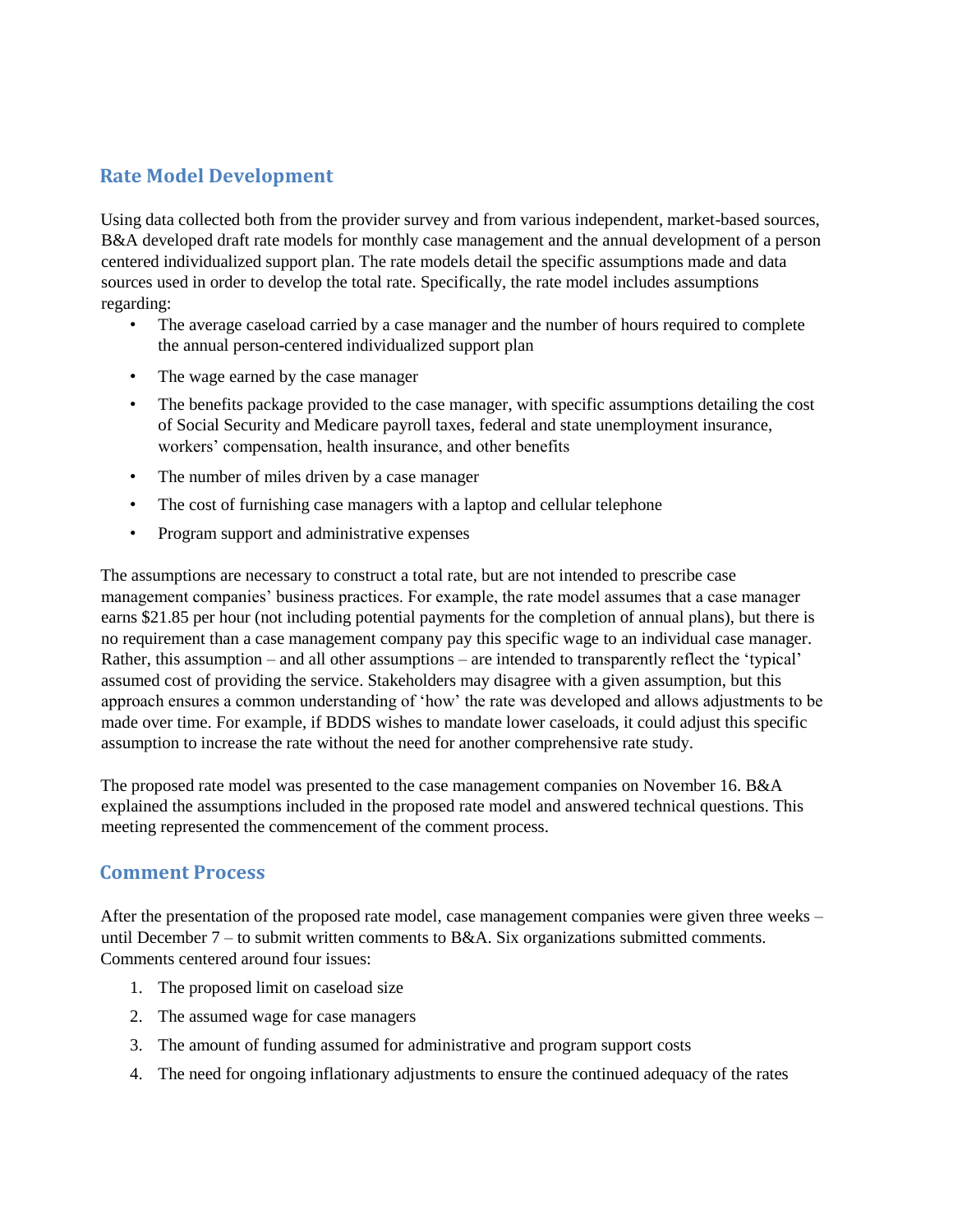Although BDDS did not agree with all suggested changes, the comments were thoughtfully written and constructive. BDDS did make a couple of substantive changes in response to the comments. First, BDDS agreed to enforce the proposed caseload size limitation on a company-wide basis rather than for every individual case manager, and to allow for a phase-in period for the implementation of the limit. Second, BDDS agreed to add an inflationary adjustment to the case manager wage assumption, adding three percent annual growth for 26 months to bring the wage from May 2017 levels (the most recent dataset from the Bureau of Labor Statistics) to July 2019.

# **Rate Model Finalization and Fiscal Impact Analysis**

B&A updated the rate model to inflate the case manager wage assumption based on the recommendation from the comment process and incorporated the IRS' standard mileage rate for 2019. This increased the recommended monthly rate from \$146.64 to \$154.90 and the annual person-centered individualized support plan rate from \$154.02 to \$162.90.

In order to estimate the fiscal impact, B&A reviewed the estimated utilization levels reported in Appendix J of the State's current waiver applications (with August 1, 2018 effective dates). Figure 1 summarizes the analysis.

| <b>Figure 1: Estimated Fiscal Impact of Recommended Rate Model</b> |                    |              |                     |              |                    |          |              |
|--------------------------------------------------------------------|--------------------|--------------|---------------------|--------------|--------------------|----------|--------------|
| <b>Waiver</b>                                                      | <b>Individuals</b> |              | <b>Units/Person</b> |              | <b>Rate Change</b> |          | <b>Total</b> |
| <b>Monthly Case Management</b>                                     |                    |              |                     |              |                    |          |              |
| <b>CIH</b>                                                         | 22,953             | $\mathbf{X}$ | 11                  | $\mathbf{X}$ | \$23.65            | $=$      | \$5,971,223  |
| <b>FSW</b>                                                         | 10,901             | $\mathbf X$  | 11                  | $\mathbf X$  | \$23.65            | $\equiv$ | \$2,835,895  |
| <b>Subtotal</b>                                                    |                    |              |                     |              |                    |          | \$8,807,118  |
| <b>Annual Person-Centered Individualized Support Plan</b>          |                    |              |                     |              |                    |          |              |
| C <sub>IH</sub>                                                    | 22,076             | $\mathbf X$  | $\mathbf{1}$        | $\mathbf{X}$ | \$12.90            | $\equiv$ | \$284,780    |
| <b>FSW</b>                                                         | 10,751             | $\mathbf{X}$ | 1                   | $\mathbf{X}$ | \$12.90            | $\equiv$ | \$138,688    |
| <b>Subtotal</b>                                                    |                    |              |                     |              |                    |          | \$423,468    |
|                                                                    |                    |              |                     |              |                    |          |              |
| <b>Grand Total</b>                                                 |                    |              |                     |              |                    |          | \$9,230,586  |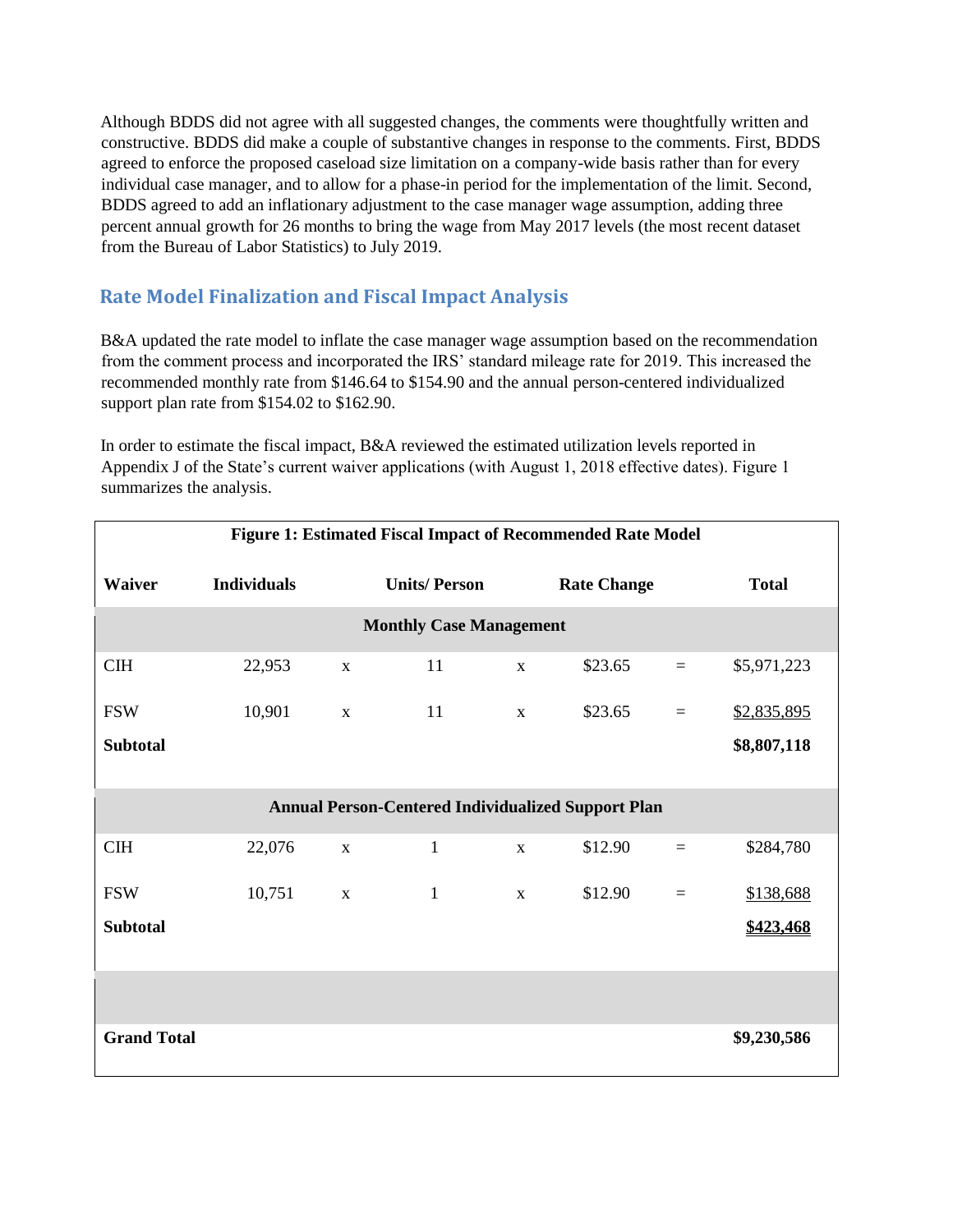Based on the State's federal medical assistance percentage (FMAP) for federal fiscal year 2020,<sup>1</sup> the nonfederal share of costs would be 34.16 percent, or about \$3.2 million.

# **Benchmarking**

As noted earlier, service requirements can vary significantly from one state to the next, meaning that a comparison of payment rates is of limited utility. Nevertheless, such a comparison can help ensure the overall reasonableness of the rate developed through this rate study; that is, if the resulting rate is markedly lower or higher than rates paid elsewhere, further consideration would be warranted.

To conduct this comparison, B&A reviewed 1915(c) waivers for individuals with intellectual and developmental disabilities currently in operation across the country and identified those that provide case management as a waiver service. In instances in which the service is billed in 15-minute increments, B&A developed a monthly equivalent based on the average number of units of service provided to each waiver enrollee reported in Appendix J of the waiver. The range of rates is illustrated in Figure 2. Although B&A conducted a cursory review and documented service requirements in the other states, no efforts were made to adjust the rates (for example, rates were not adjusted to account for differing caseload limits).



The chart demonstrates that, of the 26 other programs identified, Indiana's current rate is the second lowest, even after accounting for the recent establishment of the annual person-centered individualized

<sup>&</sup>lt;sup>1</sup> Federal Financial Participation in State Assistance Expenditures; Federal Matching Shares for Medicaid, the Children's Health Insurance Program, and Aid to Needy Aged, Blind, or Disabled Persons for October 1, 2019 Through September 30, 2020. 83 Fed. Reg. 61157 (Nov. 28, 2018).